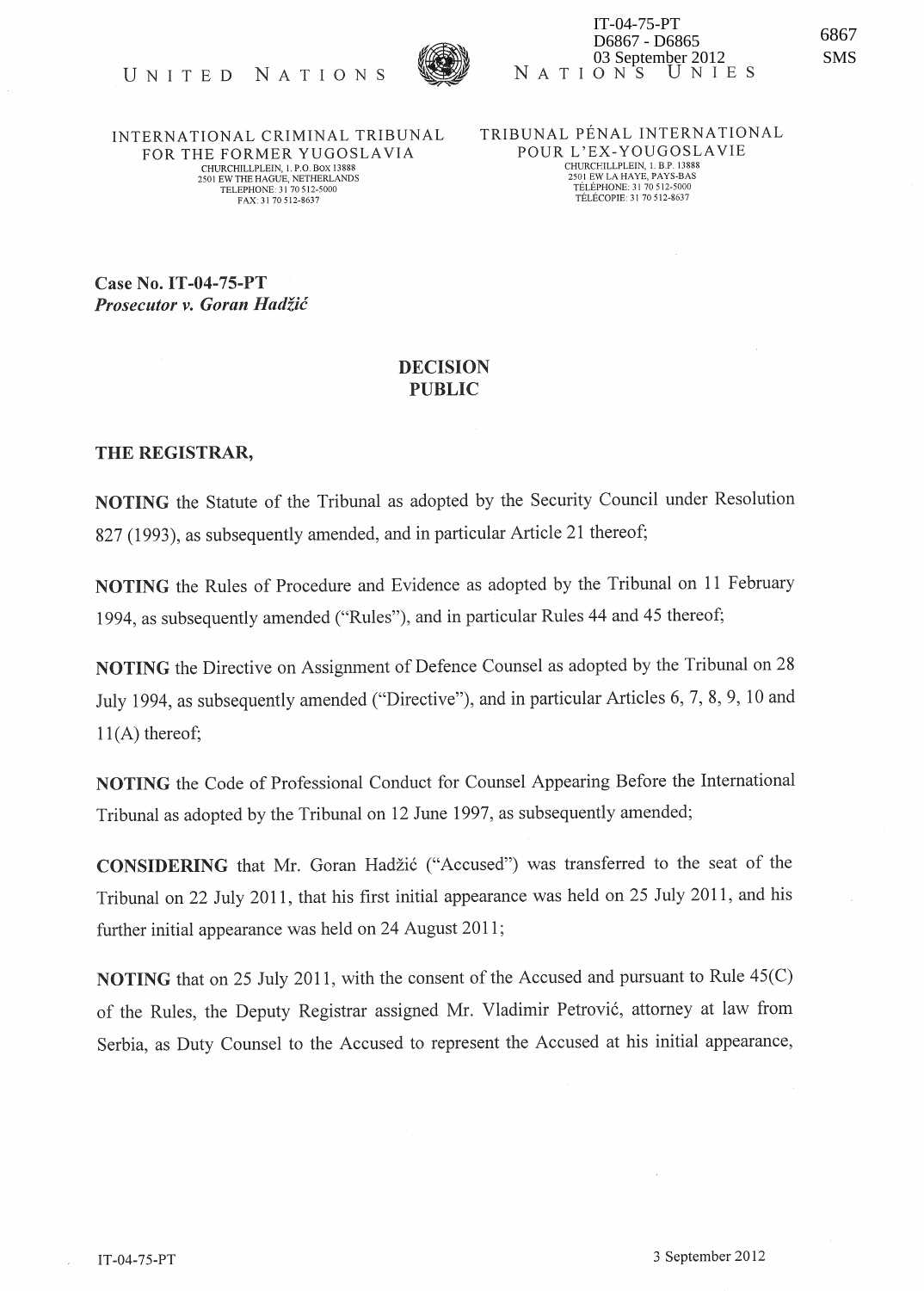6866

and in such other matters as may be necessary until a permanent or replacement counsel is assigned; $<sup>1</sup>$ </sup>

CONSIDERING that on 26 July 2011, the Accused applied for the assignment of Tribunalpaid counsel on the basis that he does not have sufficient means to remunerate counsel and submitted a declaration of means to the Registry pursuant to Article 7(B) of the Directive;

NOTING that on 27 July 2011, pursuant to Rule 4S(C) of the Rules, the Deputy Registrar assigned Mr. Zoran Živanović, attorney at law from Serbia, as replacement Duty Counsel to represent the Accused in such matters as may be necessary until permanent counsel was assigned; $2$ 

CONSIDERING that on 29 August 2011, the Accused requested the Registry in writing to assign Mr. Živanović as his lead counsel;

CONSIDERING that on 7 September 2011, acting pursuant to Article ll(B) of the Directive, the Registrar assigned Mr. Živanović as lead counsel to the Accused for a period of 120 days, determining that an interim assignment of counsel was necessary to ensure that the Accused's right to counsel was not affected while the Registry examines his ability to remunerate counsel; $3$ 

CONSIDERING that on 20 December 2011, the Acting Deputy Registrar extended Mr. Živanović's assignment for an additional period of 120 days, effective 4 January 2012;<sup>4</sup>

CONSIDERING that on 19 January 2012, at the request of Mr. Živanović, the Acting Deputy Registrar appointed Mr. Christopher Gosnell, attorney at law from Canada, as cocounsel to Mr. Živanović;<sup>5</sup>

CONSIDERING that on 3 May 2012, the Registrar extended the assignment of Mr. Zivanovi6 and Mr. Gosnell for an additional period of 120 days pending the Registry's inquiry into the Accused's means;<sup>6</sup>

<sup>&</sup>lt;sup>1</sup> Prosecutor v. *Goran Hadžić*, Case No. IT-04-75-I, public Decision, dated 25 July 2011.

*<sup>2</sup> Prosecutor* v. *Goran Hadiic,* Case No. IT-04-75-I, public Decision, dated 27 July 2011.

*<sup>3</sup> Prosecutor* v. *Goran Hadiic,* Case No. IT-04-75-PT, public Decision, dated 7 September 2011.

<sup>4</sup>*Prosecutor* v. *Goran Hadiic,* Case No. IT-04-75-PT, public Decision, dated 20 December 2011.